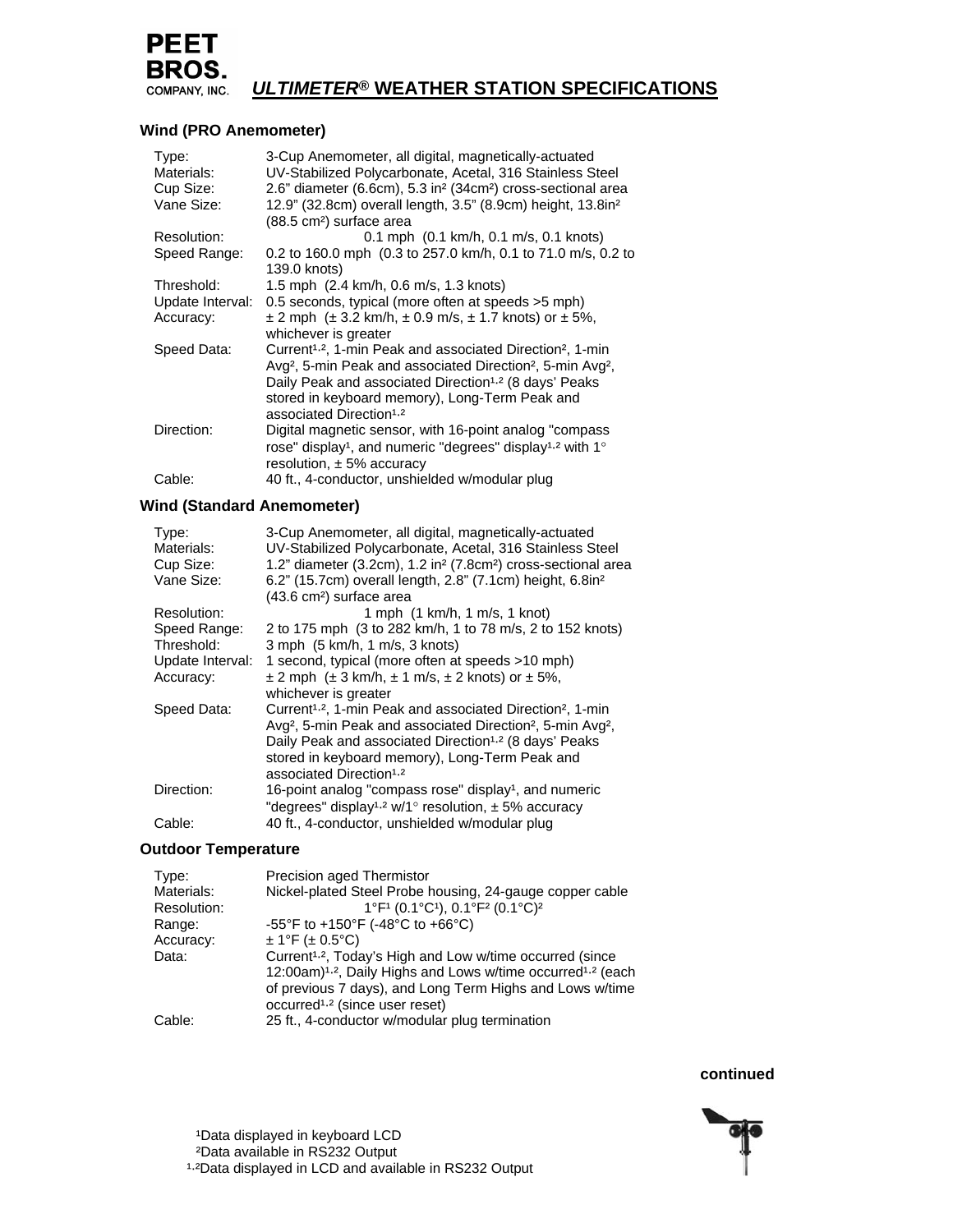# *ULTIMETER***® WEATHER STATION SPECIFICATIONS (continued)**

## **Wind Chill**

| Basis:      | Derived from ambient air temperature and instantaneous<br>wind speed                                                                                                                                                                     |
|-------------|------------------------------------------------------------------------------------------------------------------------------------------------------------------------------------------------------------------------------------------|
| Index:      | US National Weather Service Wind Chill Index (adopted<br>November 2001, and valid for air temperatures below 50°F)<br>Note: by definition, above +50°F(+10°C), the Wind Chill<br>Temperature is identical to the ambient air temperature |
| Resolution: | 1°F1 (0.1°C1), 0.1°F2 (0.1°C) <sup>2</sup>                                                                                                                                                                                               |
| Range:      | -99°F to $+50$ °F (-72°C to $+10$ °C) See note above                                                                                                                                                                                     |
| Accuracy:   | $± 1$ °F (± 0.5°C)                                                                                                                                                                                                                       |
| Data:       | Current <sup>1,2</sup> , Today's Low w/time occurred (since 12:00am) <sup>1,2</sup> ,                                                                                                                                                    |
|             | Daily Lows w/time occurred <sup>1,2</sup> (each of previous 7 days), and                                                                                                                                                                 |
|             | Long Term Low w/time occurred <sup>1,2</sup> (since user reset)                                                                                                                                                                          |

#### **Indoor Temperature (incl. on models 2100 and 800, optional on model 100)**

| Type:<br>Resolution: | Precision aged Thermistor, located inside keyboard/display<br>1°F1 (0.1°C1), 0.1°F2 (0.1°C) <sup>2</sup> |
|----------------------|----------------------------------------------------------------------------------------------------------|
| Range:               | 32°F to +110°F (0°C to 43°C)                                                                             |
| Accuracy:            | $± 1$ °F (± 0.5°C)                                                                                       |
| Data:                | Current <sup>1,2</sup> , Today's High and Low w/time occurred (since                                     |
|                      | 12:00am) <sup>1,2</sup> , Daily Highs and Lows w/time occurred <sup>1,2</sup> (each                      |
|                      | of previous 7 days), and Long Term Highs and Lows w/time                                                 |
|                      | occurred <sup>1,2</sup> (since user reset)                                                               |

## **Barometric Pressure (model 2100 only)**

| Type:       | Precision electronic absolute pressure transducer, located<br>within keyboard/display unit    |
|-------------|-----------------------------------------------------------------------------------------------|
|             |                                                                                               |
| Resolution: | 0.1 hPa/mbar, 0.1 inHg 0.1 mmHg                                                               |
| Range:      | 931.3 to 1067.0 hPa/mbar, 27.5 to 31.5 inHg                                                   |
|             | 698.5 to 800.0 mmHq                                                                           |
| Accuracy:   | $\pm$ 1.7 hPa/mbar, $\pm$ 0.05 inHg, $\pm$ 1.3 mmHg (at room                                  |
|             | temperature)                                                                                  |
| Data:       | Current <sup>1,2</sup> , 3-hr Change <sup>1,2</sup> , Daily High/Low <sup>1,2</sup> (8 days), |
|             | Long-Term High/Low <sup>1,2</sup>                                                             |

## **Rain Gauge, PRO (optional sensor, all models)**

| Type:       | Drop-counting electronic rain gauge, 3.2" dia (8.1cm) funnel                         |
|-------------|--------------------------------------------------------------------------------------|
| Resolution: | 0.001 inches (.025mm), 0.01 inch (.25mm) increments                                  |
| Range:      | 0.00 to 199.99 inches (0.00 to 1999.9mm) accumulation                                |
| Accuracy:   | $\pm$ 5%, at rain rates up to 10" (254mm) per hour                                   |
| Data:       | Today's Rainfall (since 12:00am) <sup>1,2</sup> , 3-hr Change <sup>1,2</sup> , Daily |
|             | Rainfall <sup>1,2</sup> (each of previous 7 days), and Long Term                     |
|             | Rainfall <sup>1,2</sup> (since user reset)                                           |
| Units:      | inches, millimeters                                                                  |
| Cable:      | 40 ft., 4-conductor w/modular plug termination                                       |

#### **Rain Gauge, TB (optional sensor, all models)**

| Type:       | Electronic Tipping Bucket rain gauge, US NWS compliant                               |
|-------------|--------------------------------------------------------------------------------------|
|             | 8"dia (20.3cm) funnel                                                                |
| Resolution: | 0.01 inch (.25mm) increments                                                         |
| Range:      | 0.00 to 199.99 inches (0.00 to 1999.9mm) accumulation                                |
| Accuracy:   | $\pm$ 1.5%, at rain rates up to 0.5" (13mm) per hour                                 |
|             | $\pm$ 5%, at rain rates up to 5" (127mm) per hour                                    |
| Data:       | Today's Rainfall (since 12:00am) <sup>1,2</sup> , 3-hr Change <sup>1,2</sup> , Daily |
|             | Rainfall <sup>1,2</sup> (each of previous 7 days), and Long Term                     |
|             | Rainfall <sup>1,2</sup> (since user reset)                                           |
| Units:      | inches, millimeters                                                                  |
| Cable:      | 40 ft., 4-conductor w/modular plug termination                                       |

 $continued$ 



2 <sup>1</sup>Data displayed in keyboard LCD ²Data available in RS232 Output 1.2Data displayed in LCD and available in RS232 Output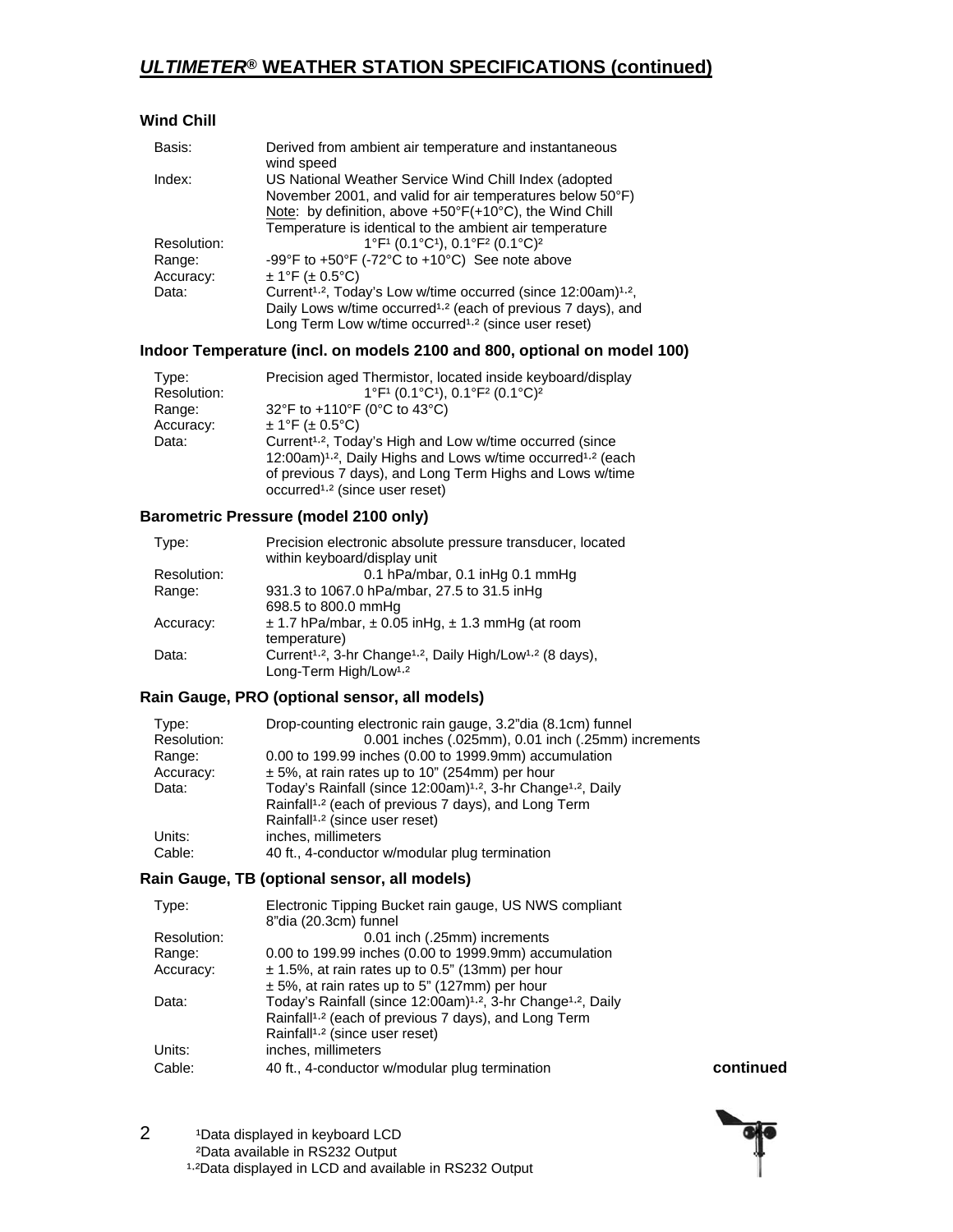## *ULTIMETER***® WEATHER STATION SPECIFICATIONS (continued)**

### **Rain Gauge, Other (optional sensor, all models)**

| Type:       | Other manufacturers' rain gauges can be interfaced   |
|-------------|------------------------------------------------------|
| Increments: | 0.1", 0.01", 2.5mm, .25mm, 0.1mm (user selectable to |
|             | match rain gauge increments)                         |

#### **Outdoor Humidity/Temperature (optional sensor, models 2100 and 800)**

| Type:<br>Materials: | Capacitative RH Sensor, Precision aged Thermistor<br>UV-stabilized ABS housing, 24-gauge copper cable, |
|---------------------|--------------------------------------------------------------------------------------------------------|
|                     | conformal-coated circuit assembly, stainless steel vents                                               |
| Resolution:         | 1°F1 (0.1°C1), 0.1°F2 (0.1°C) <sup>2</sup> , 1% R.H.                                                   |
| Range:              | Temperature -55°F to +150°F (-48°C to +66°C),                                                          |
|                     | Relative Humidity 0 to 100%                                                                            |
| Accuracy:           | Temperature $\pm$ 1°F ( $\pm$ 0.5°C), R.H. $\pm$ 4%                                                    |
| Dew Point:          | derived from ambient temperature and relative humidity;                                                |
|                     | same units as temperature                                                                              |
| Heat Index:         | derived from ambient temperature and relative humidity;                                                |
|                     | same units as temperature                                                                              |
| Data:               | Current Temp, R.H. Dew Point, Heat Index <sup>1,2</sup> , Today's High                                 |
|                     | and Low Temp & R.H. w/time occurred (since 12:00am) <sup>1,2</sup> ,                                   |
|                     | Daily High and Low Temp & R.H. w/time occurred <sup>1,2</sup> (each                                    |
|                     | of previous 7 days), and Long Term High and Low Temp &                                                 |
|                     | R.H. w/time occurred <sup>1,2</sup> (since user reset)                                                 |
| Cable:              | 40 ft., 4-conductor w/modular plug termination                                                         |

#### **Indoor Humidity (optional sensor, models 2100 and 800)**

| Type:       | Capacitative RH Sensor                                                                                                                                                                                                                                                |
|-------------|-----------------------------------------------------------------------------------------------------------------------------------------------------------------------------------------------------------------------------------------------------------------------|
| Materials:  | UV-stabilized ABS housing, 24-gauge copper cable,<br>sintered plastic vents                                                                                                                                                                                           |
| Resolution: | 1% R.H.                                                                                                                                                                                                                                                               |
| Range:      | Relative Humidity 0 to 100%                                                                                                                                                                                                                                           |
| Accuracy:   | $R.H. \pm 4\%$                                                                                                                                                                                                                                                        |
| Data:       | Current <sup>1,2</sup> , Today's High and Low w/time occurred (since<br>12:00am) <sup>1,2</sup> , Daily Highs and Lows w/time occurred <sup>1,2</sup> (each<br>of previous 7 days), and Long Term Highs and Lows w/time<br>occurred <sup>1,2</sup> (since user reset) |
| Cable:      | 20 ft., 4-conductor w/modular plug termination                                                                                                                                                                                                                        |

1Data displayed in keyboard LCD ²Data available in RS232 Output 1.2Data displayed in LCD and available in RS232 Output

#### **Control Unit**

 Size: 6-3/4" x 2-3/4" x 1-1/4", Desk or Wall Mounted Display: Backlit Liquid Crystal Numeral Size: .5" high Keypad: 16-button, illuminated buttons (models 2100 and 800); 12-button (model 100) Sensor Interface Jack: 10P10C (for 10-conductor cable to Junction Box)<br>Serial Port: RS232 I/O port, RJ12 modular jack RS232 I/O port, RJ12 modular jack

#### **Junction Box**

 Has receptacles for external power and all outside sensors. RS232 Serial Data I/O port (RJ12 modular jack) Built-in Static Electricity Discharge Protection Size: 4" x 1-3/4" x 7/8"

#### **Primary Power**

AC adapter 12 v DC output

 *continued* **continued**  *continued* 



3 <sup>1</sup>Data displayed in keyboard LCD ²Data available in RS232 Output 1.2Data displayed in LCD and available in RS232 Output